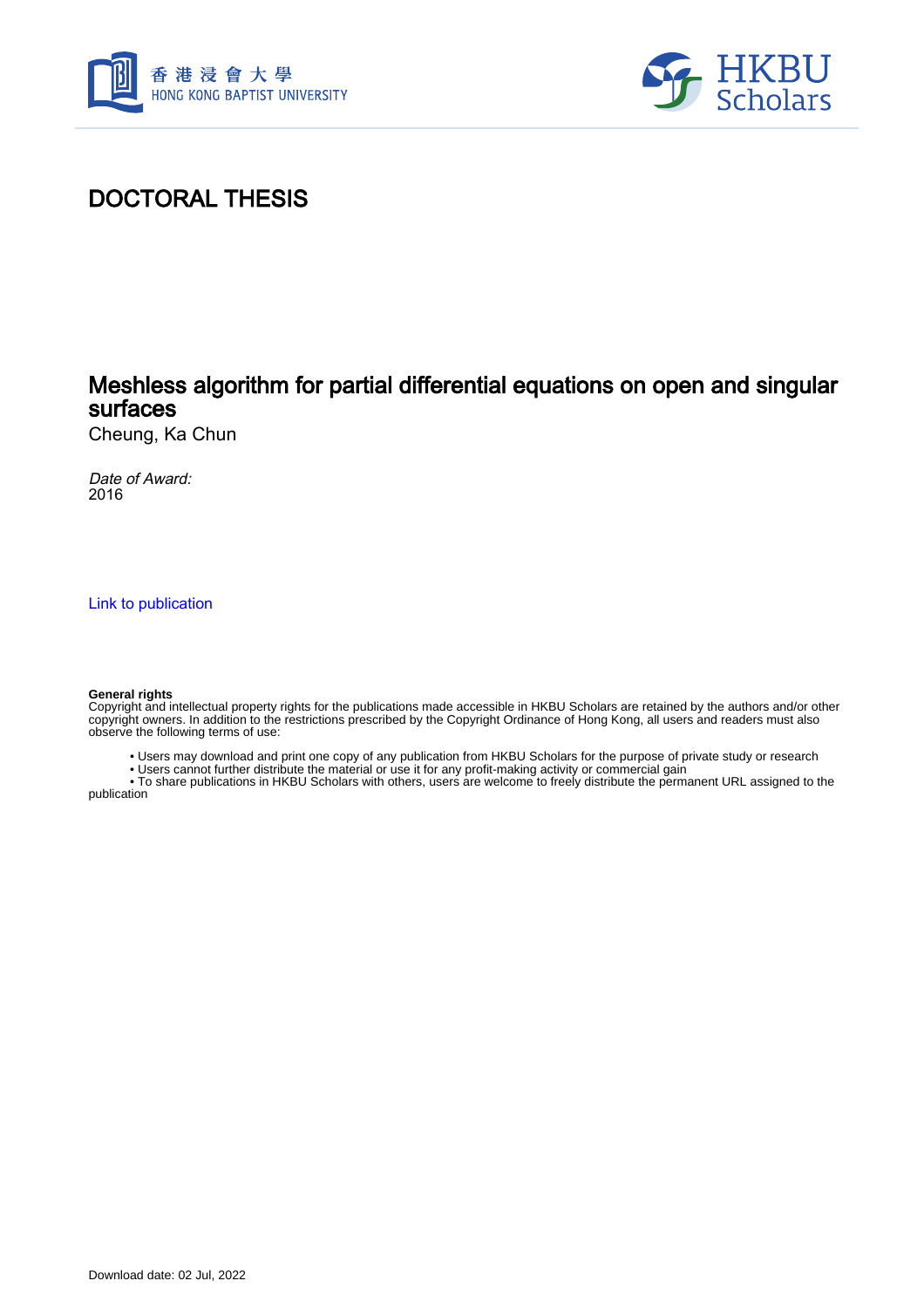## Abstract

Radial Basis function (RBF) method for solving partial differential equation (PDE) has a lot of applications in many areas. One of the advantages of RBF method is meshless. The cost of mesh generation can be reduced by playing with scattered data. It can also allow adaptivity to solve some problems with special feature. In this thesis, RBF method will be considered to solve several problems. Firstly, we solve the PDEs on surface with singularity (folded surface) by a localized method. The localized method is a generalization of finite difference method. A priori error estimate for the discreitzation of Laplace operator is given for points selection. A stable solver (RBF-QR) is used to avoid ill-conditioning for the numerical simulation.

Secondly, a  $H^2$  convergence study for the least-squares kernel collocation method, a.k.a. least-square Kansa's method will be discussed. This chapter can be separated into two main parts: constraint least-square method and weighted least-square method. For both methods, stability and consistency analysis are considered. Error estimate for both methods are also provided. For the case of weighted least-square Kansa's method, we figured out a suitable weighting for optimal error estimation.

In Chapter two, we solve partial differential equation on smooth surface by an embedding method in the embedding space  $\mathbb{R}^d$ . Therefore, one can apply any numerical method in  $\mathbb{R}^d$  to solve the embedding problem. Thus, as an application of previous result, we solve embedding problem by least-squares kernel collocation. Moreover, we propose a new embedding condition in this chapter which has high order of convergence. As a result, we solve partial differential equation on smooth surface with a high order kernel collocation method. Similar to chapter two, we also provide error estimate for the numerical solution. Some applications such as pattern formation in the Brusselator system and excitable media in FitzHughNagumo model are also studied.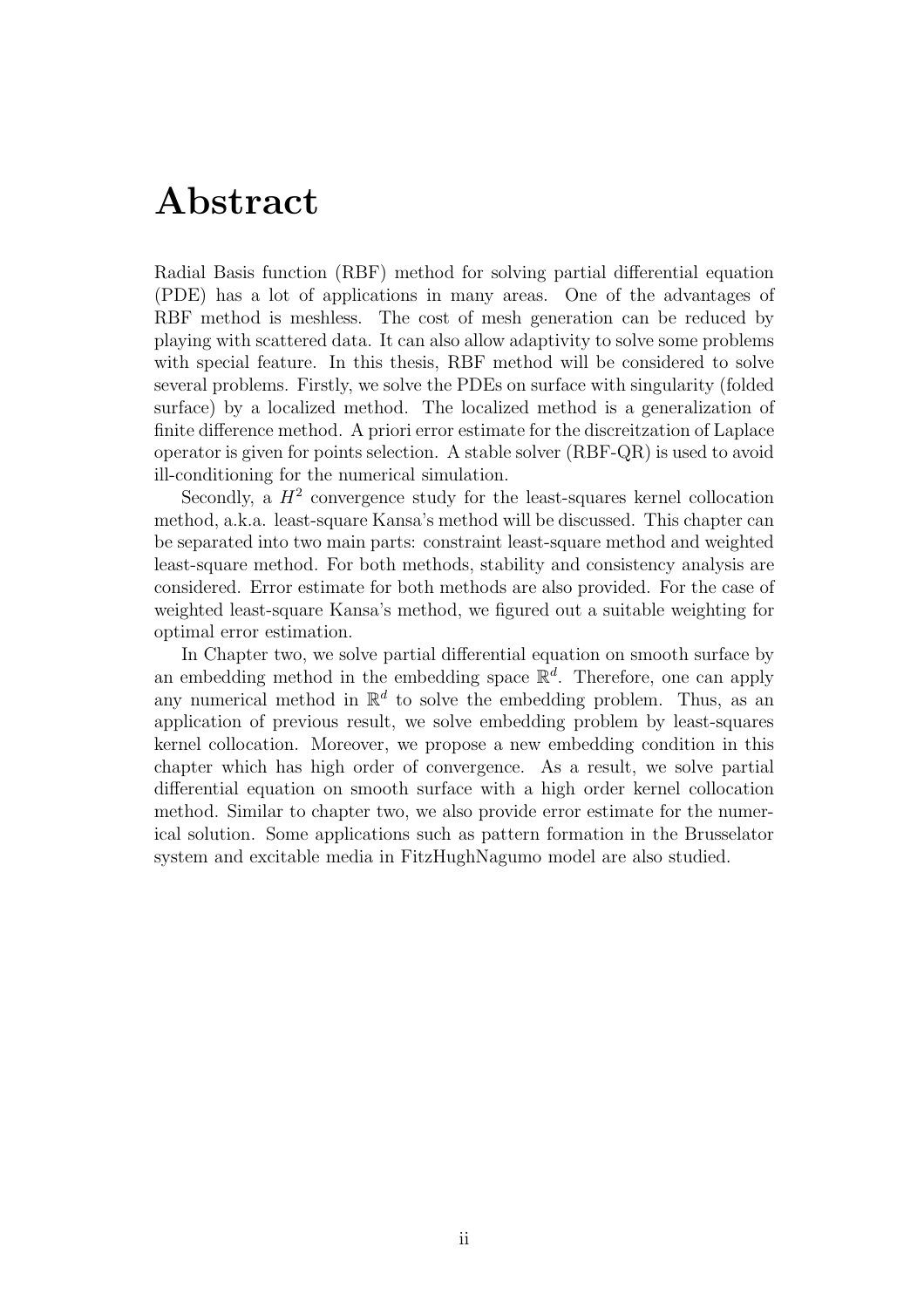# Table of Contents

| Declaration |                                                                                                | $\mathbf{i}$   |  |  |  |  |  |  |  |
|-------------|------------------------------------------------------------------------------------------------|----------------|--|--|--|--|--|--|--|
| Abstract    |                                                                                                | ii             |  |  |  |  |  |  |  |
|             | Acknowledgements                                                                               | iii            |  |  |  |  |  |  |  |
|             | Table of Contents                                                                              | iv             |  |  |  |  |  |  |  |
| Chapter 1   | Introduction                                                                                   | $\mathbf{1}$   |  |  |  |  |  |  |  |
| 1.1         |                                                                                                | $\mathbf{1}$   |  |  |  |  |  |  |  |
| 1.2         | Error Estimate                                                                                 | 3              |  |  |  |  |  |  |  |
| 1.3         |                                                                                                | $\overline{4}$ |  |  |  |  |  |  |  |
| 1.4         |                                                                                                | $\overline{5}$ |  |  |  |  |  |  |  |
| 1.5         |                                                                                                | 6              |  |  |  |  |  |  |  |
| Chapter 2   | Diffusion equation on folded surfaces or curves with corners.                                  | $\overline{7}$ |  |  |  |  |  |  |  |
| 2.1         | Introduction to Closest point method                                                           | $\overline{7}$ |  |  |  |  |  |  |  |
| 2.2         | 10                                                                                             |                |  |  |  |  |  |  |  |
| 2.3         | $S$ -Orthogonal Data Distribution                                                              | 12             |  |  |  |  |  |  |  |
|             | Point distribution for corners and folded surfaces $\phantom{1} \ldots \phantom{1}$ .<br>2.3.1 | 13             |  |  |  |  |  |  |  |
|             | Reduced semi-discrete form<br>2.3.2                                                            | 14             |  |  |  |  |  |  |  |
| 2.4         |                                                                                                | 17             |  |  |  |  |  |  |  |
|             | The meshless finite difference method $.\,.\,.\,.\,.\,.\,.\,.\,.\,.\,.\,.\,$<br>2.4.1          | 20             |  |  |  |  |  |  |  |
|             | Finding optimal-weights numerically $\ldots \ldots \ldots$<br>2.4.2                            | 21             |  |  |  |  |  |  |  |
| 2.5         |                                                                                                | 24             |  |  |  |  |  |  |  |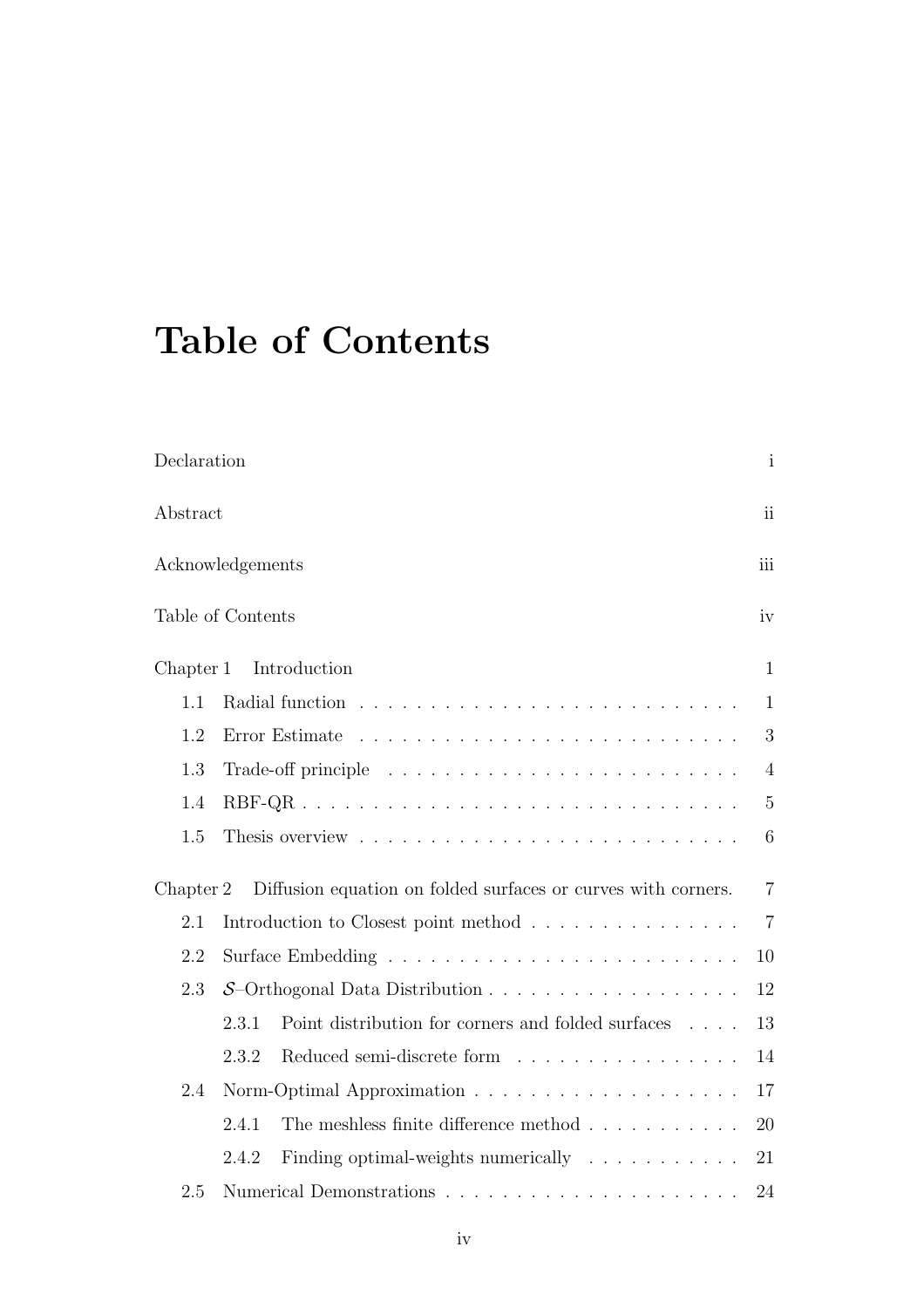| 2.6       |                                          |                                                                  | 30 |
|-----------|------------------------------------------|------------------------------------------------------------------|----|
|           | 2.6.1                                    |                                                                  | 32 |
|           | 2.6.2                                    | Figzhugh-Nagumo equation                                         | 32 |
| 2.7       |                                          |                                                                  | 35 |
| Chapter 3 |                                          | $H^2$ -Convergence theories for least-squares kernel collocation |    |
|           |                                          | methods                                                          | 36 |
| 3.1       |                                          |                                                                  | 37 |
| 3.2       | Notations, assumptions and main theorems | 40                                                               |    |
| 3.3       |                                          |                                                                  | 45 |
|           | 3.3.1                                    |                                                                  | 51 |
|           | 3.3.2                                    | Nonhomogenous boundary                                           | 52 |
| 3.4       |                                          |                                                                  | 53 |
| 3.5       |                                          | Optimal WLS weighting revisited                                  | 56 |
| 3.6       |                                          |                                                                  | 59 |
|           | 3.6.1                                    |                                                                  | 60 |
|           | 3.6.2                                    | CLS convergence in trial space $\mathcal{U}_Z$                   | 61 |
|           | 3.6.3                                    | Numerically optimal weight for WLS $\ldots \ldots \ldots$        | 62 |
|           | 3.6.4                                    | Some observations for GA and $MQ \dots \dots \dots \dots$        | 64 |
| Chapter 4 |                                          | Convergent meshless collocation formulation for partial differ-  |    |
|           |                                          | ential equations on surfaces                                     | 72 |
| 4.1       |                                          |                                                                  | 72 |
| 4.2       |                                          | Kansa methods on smooth surface                                  | 75 |
|           | 4.2.1                                    | Laplace Beltrami operator                                        | 76 |
|           | 4.2.2                                    | Least squares Kansa method for surface PDEs                      | 78 |
| 4.3       |                                          |                                                                  | 82 |
|           | 4.3.1                                    | Proof of Theorem $23$                                            | 87 |
| 4.4       |                                          |                                                                  | 92 |
|           | 4.4.1                                    |                                                                  | 92 |
|           | 4.4.2                                    | Application to Reaction-Diffusion system on surface              | 93 |